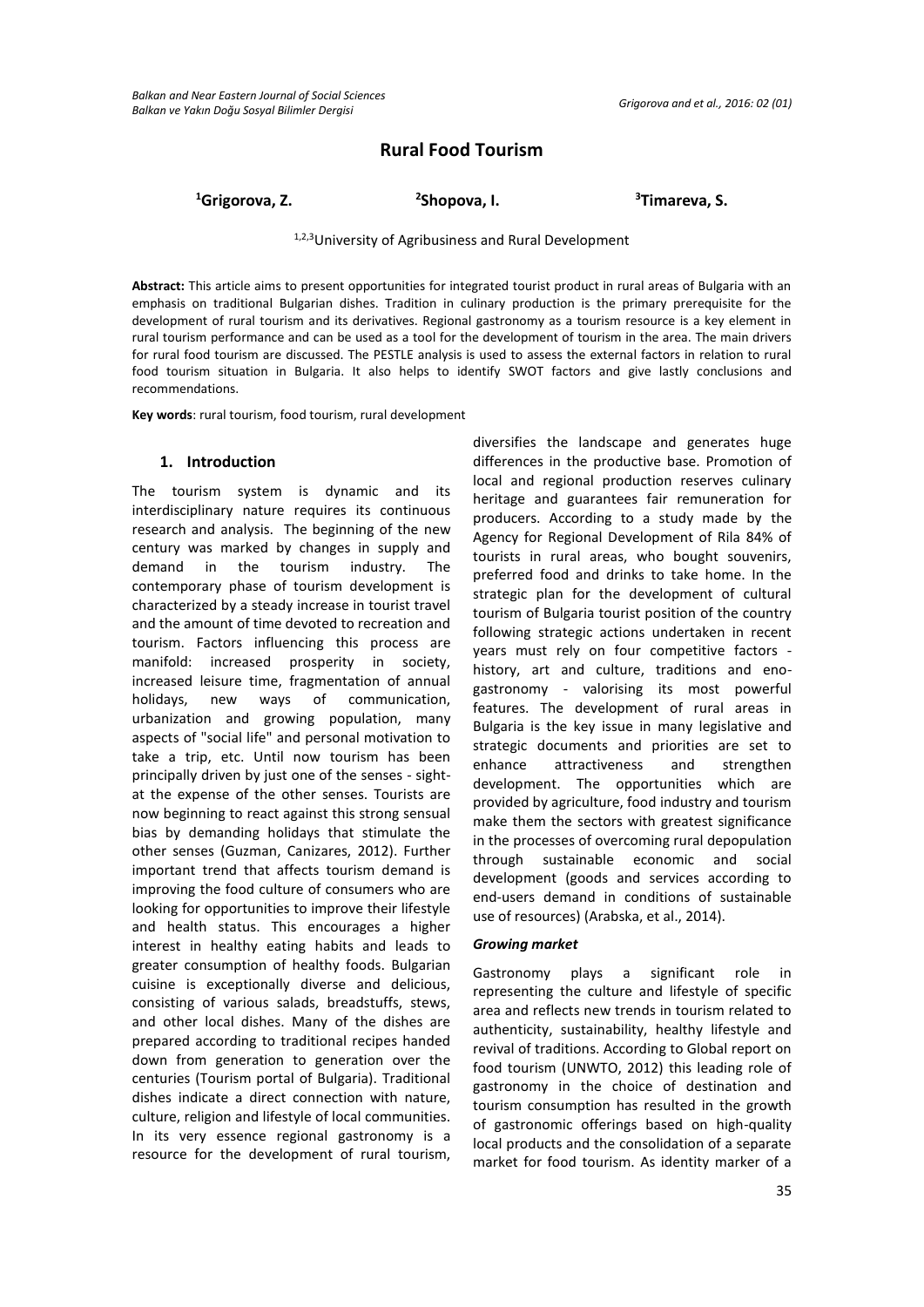region and/or as a means of promoting farm products, gastronomy meets the specific needs of consumers, local producers and other actors in rural tourism (Bessiere, 1998). On this basis the food tourism is a rapidly growing sector and rural areas can use it as a tool of economic diversification.

In the current global environment the relationship between food and tourism therefore represents a significant opportunity product development as well as a means to rural diversification (Hall, et. al., 2004).

Tourists of the rural food tourism seeking an authenticity of the visited place through the food they consume there. They recognize the value of gastronomy as a means of socializing, as a space for sharing life with others, for exchanging experiences (Global report on food tourism). Even in the daily life, variety and change are necessary complements to the routines and habits. Thus, in tourism, itself a form of change from the daily routine, quest for various foods is one of appealing experiences (Quan, Wang, 2004). The conversion of the territory into a culinary landscape is one of the challenges of tourism destinations (UNWTO, 2012). Destination product portfolios consist of a variety of tangible and intangible goods and services. Food (including beverage) can form one of the most important of these elements (Okumus et al., 2007). It is important to identify existing natural and heritage resource that will become an asset for tourism. Heritage valorization represents not only a fashionable trend but also social, economic and political determination. Indeed, if local authorities are experiencing an identity crisis and are discovering a new-found interest for their own gastronomy, heritage promotion may turn out to be profitable. As tourists come into their area, they buy local products or eat in restaurants or on farms, thus representing a sizeable source of income for local communities (Bessiere, 1998). Sims (2010) stated that local food can have an important role to play in sustainable tourism as a result of its ability to satisfy a complex range of demands – from producer concerns about the importance of reducing food miles and promoting animal welfare to tourists' demands for iconic products that appear to say something about a region's place and culture.

Hall et al. (2003) described the relationship between food and tourism for the purpose of place competitiveness in the following scheme.

### *Rural tourism and food tourism – possible interaction*

Rural tourism is the best way to explore the traditions in Bulgaria. By staying in a farmhouse tourists can experience the traditional lifestyle and culture. The food adds value to the tourism product offerings in rural areas. Levkov (2013), in his book "Alternative types of tourism", summaries Bulgarian authors' discussions on rural tourism, as follows: M. Stankova defines it as "a set of activities developed in the countryside and offering an alternative to the dynamic and strenuous rhythm of life in cities. It covers the transit journey through rural areas by car, bicycle, horse, stay in the house, and conducting certain research activities in connection with a hobby or profession". President of The Bulgarian Association for Rural and Ecological Tourism (BARET) P. Petrov offers the following definition of "tourism in sparsely urbanized environment, including accommodation in a farmhouse, introduction to rural life through direct participation in various agricultural and craft activities and familiarization with the rural cultural, historical and natural heritage. Analysing the specifics and development of rural tourism in Europe and in Bulgaria, Statev defines rural tourism as "tourism activities in the rural area where the main tourist services and typical rural additional tourism services have to be offered as a complementary activity of farmers". He points out one very important feature of the classic rural tourism - rural tourism occurs when tourists are welcomed in a village house and they use the services of a host (accommodation, home prepared food, homemade dishes), various additional services provided in rural environment and associated with the use of special farmhouses and other type of accommodation. Aleksieva and Stamov define rural tourism as "tourism in rural areas, which meet the interests of tourists to the traditions, customs, culture, agricultural and other specific activities as well as natural, historic and cultural resources of the region in peaceful and informal human relationships ".

Often the differences in approaches and definitions of rural tourism is large due to the fact that the rural environment can be a place to practice of other types and forms of alternative tourism such as ecological, cultural, culinary (food) etc. This shows that the boundary between rural and other types of tourism carried out in rural areas, do not almost exist.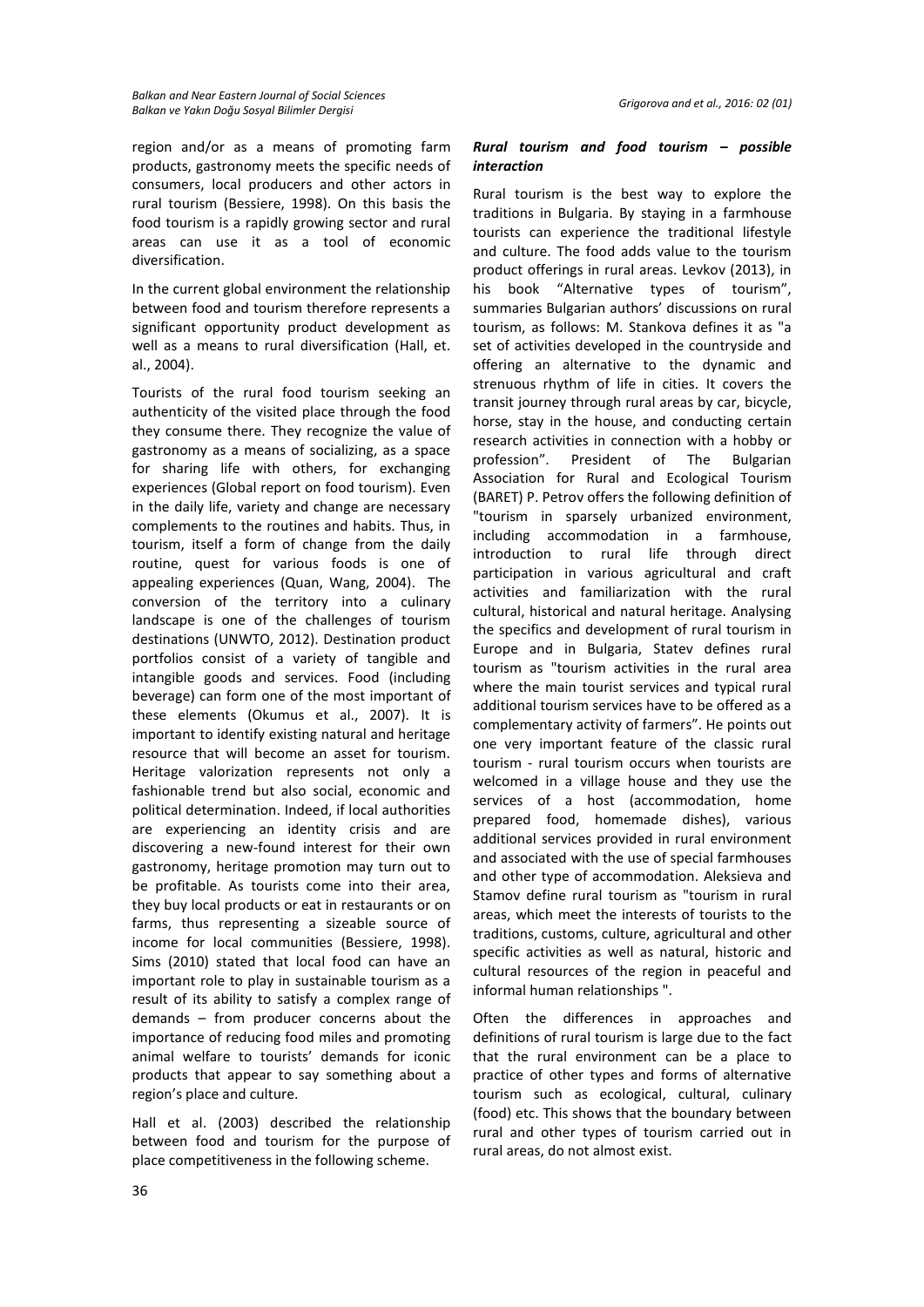

Figure 1 Relationship between national, regional and local food, tourism and regional development (source: Hall, et.al. 2003, p.58)

A key prerequisite for the development of rural tourism is the authentic character of the products. Therefore rural and food tourism have their basis for networking.

In the concept for tourism zoning of Bulgaria (2015) in order to accurately distinguish the types of tourism and the use of a single terminology, based on officially accepted and globally marketimposed definitions, a classification of the main types of tourism and their subtypes is designed and adapted to the Bulgarian market specifics. The rural tourism is divided into etno, eco and agro tourism. Eco-rural tourism is defined as a travel to rural areas with the main objective: a stay in clean environment, consumption of green products, communication with nature and local communities. The culinary (food) tourism is

defined as travel outside the permanent residence, which primary goal is tasting food and drinks typical for a particular destination. The concept defines as well as gourmet tourism - kind of culinary tourism, with a requirement for exclusiveness in the quality and uniqueness of the food and beverages. A particular geographic location of Bulgaria, the wealth of natural and cultural resources and preserved food traditions favour the gourmet tourism development, especially in rural areas, where it can be combined with other alternative forms of tourism (Grigorova et al., 2015).

Food tourism may be defined as visitation to primary and secondary food producers, food festivals, restaurants and specific location for which food tasting and/or experiencing the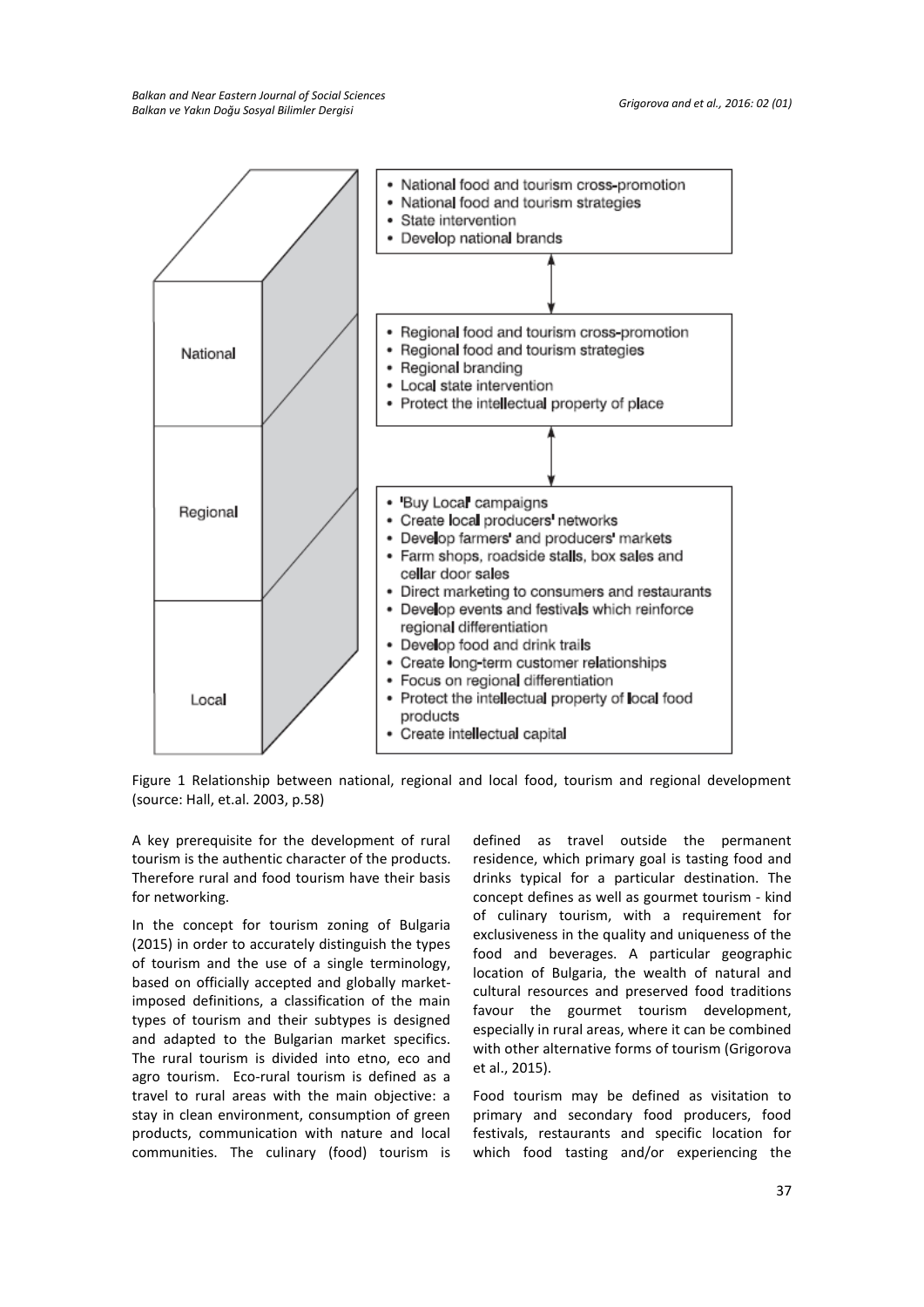attributes of specialist food production region are the primary motivating factor for travel (Hall et.al., 2003) It attracts many national as well foreign foodies who seeks new food experience. The relation between different types of tourism where food has different positions – from maim factor for choosing destination (gourmet tourism) to basic service together with accommodation (rural tourism) can be found. When food is a main factor for destination choice the food tourism may possibly be regarded as an example of culinary, gastronomic, gourmet or cuisine tourism that reflects consumers for whom interest in food and wine is a form of "serious leisure" (Hall et.al., 2003). The range between "high interest" and "low/no interest" describes tourist primary motive for travelling: from all tourist activities that are food related to "just a stop to eat". Food tourism can be descried once as a part of rural tourism when traditional food and regional specialties are offered to tourist, and as a part of cultural tourism when tourists discover the destination through food, wine and cultural heritage.

According to the survey of foreign tourists in Bulgaria, made within a project of the Ministry of Tourism, 72% of the respondents indicated that good food is a factor in selecting a destination. This is the most recognizable feature of Bulgaria according to the tourists. Food / beverages are placed third after nature and slopes in assessing the satisfaction of tourists' stay, giving them an assessment at 4.49 from maximum 5. Food / drinks are in second place as a factor influencing satisfaction of tourists (coefficient 0, 47 after accommodation, which has 0.5). Culinary and wine tourism practice - respectively 11.7% and 6.6% of the tourists and other 15% declared that they want to try food tourism and over 18% - wine tourism.

# **2. Materials and Methods**

The fundamental of this study is to analyze the potential for rural food tourism development in Bulgaria. The increasing trend of market demand has to be well understood and used by the tourism actors in rural areas to evaluate the potential of rural food tourism and to improve their performance. The focus is on analysis of the environment, which may influence the development of this type of tourism in Bulgaria. Some statistical data made by official state bodies in Bulgaria are presented in order to support the

statement that Bulgarian cuisine is recognizable by tourist, especially in rural areas where it has long traditions. Regional gastronomy as a tourism resource is a key element in rural tourism performance and can be used as a tool for the development of tourism in the area. This study is important insofar as regional gastronomy is underutilized as a tool for regional development. The food is considered a natural complement to the tourist service in rural areas often overlooked by locals as a resource with potential for development of a regional brand. Growing trend in food tourism demand globally requires analysis of the factors that would influence its development in Bulgaria. Our country has potential, but has so far failed to capitalize on profitable both for tourists and for the local community. The PESTLE analysis is used to assess the external factors in relation to rural food tourism situation in Bulgaria. It also helps to identify SWOT factors and give lastly conclusions and recommendations.

# **3. Results and Discussion**

The increased demand for rural tourism with an emphasis on traditional foods is a result of many factors, but most common are demographics and household changes; increased requirements to food quality, including health and wellness aspects; revaluation of the food as cultural heritage of destinations; sustainability awareness etc. An ageing population and changes in life styles reinforce the food tourism opportunities. Gastronomy allows tourists to access the cultural and historical heritage of destinations through tasting, experiencing and purchasing (UNWTO, 2012). Travelers want to experience authentic dishes and they look for local food experience.

Common Agricultural Policy of the European Union also includes rural tourism as a way for sustainable rural development, and in particular Bulgaria has the prerequisites for development this type of tourism. Food production in rural areas in Bulgaria is mainly associated with ecological and organic production. Emerging consumer demand for rural tourism product, however, lacks actors of offering this tourism product, unpreparedness of local stakeholders to restructure their activities, especially the farms, and personnel crisis at both levels operating staff and management.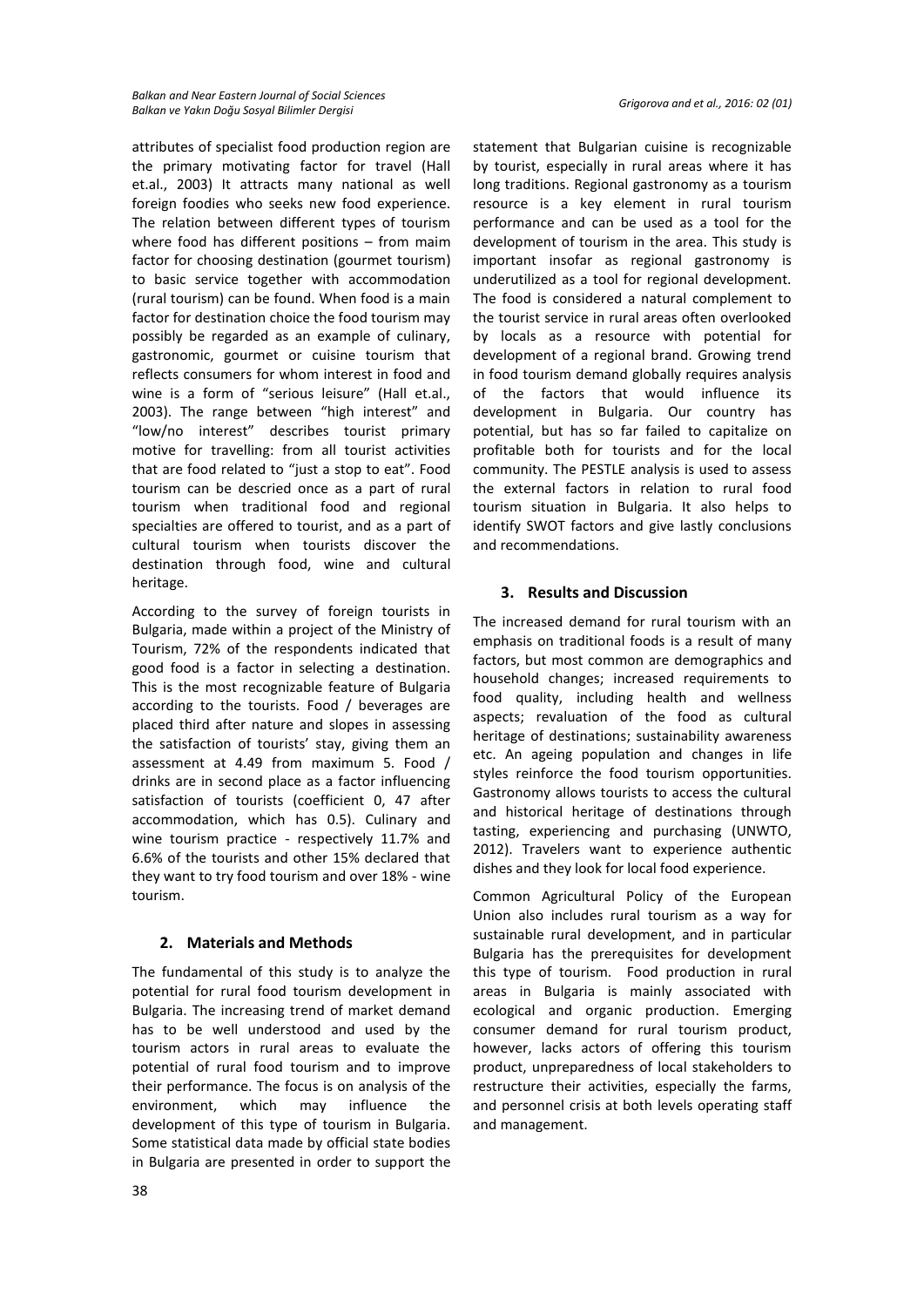*Balkan and Near Eastern Journal of Social Sciences Balkan ve Yakın Doğu Sosyal Bilimler Dergisi Grigorova and et al., 2016: 02 (01)*

In order to emphasize the opportunities and to highlight weaknesses in the development of rural tourism in Bulgaria with an emphasis on traditional Bulgarian foods PESTLE analysis is used. PEST(LE) analysis takes into account key aspects of the external environment: political, economic, social, technological, legal and environmental, whose analysis is based on the identification of changes in this environment and how they affect an organization or business. The analysis of the external environment is necessary

and regular activity for any business throughout its successful existence. Results allow the definition of strategic perspectives in two main directions: opportunities for development and future threats, unforeseen at current stage. Among the main drivers of change in an industry could be: changes in user demand; the emergence of new products and new technologies; changes in legislation and public policy; changes in values, lifestyles, etc.

| <b>Levels</b>    | <b>Potential</b>                                                                                                                                                                                                                                                                                                                                                                                                                                                                                                                                                                                                             | <b>Obstacles</b>                                                                                                                                                                                                                                                                                                                                                                                                                                                                                                                                                                                         |
|------------------|------------------------------------------------------------------------------------------------------------------------------------------------------------------------------------------------------------------------------------------------------------------------------------------------------------------------------------------------------------------------------------------------------------------------------------------------------------------------------------------------------------------------------------------------------------------------------------------------------------------------------|----------------------------------------------------------------------------------------------------------------------------------------------------------------------------------------------------------------------------------------------------------------------------------------------------------------------------------------------------------------------------------------------------------------------------------------------------------------------------------------------------------------------------------------------------------------------------------------------------------|
| <b>Political</b> | Bulgarian agricultural, tourism and<br>food production policies (Rural<br>Development programme 2014-2020;<br>Tourism Law; Tourism zoning; different<br>regulations and strategies).<br>$\triangleright$ the important role that national and<br>local authorities can play in supporting<br>local food supply chains, with<br>consequent benefits for local<br>economies and communities.<br>$\triangleright$ protected geographical products<br>stimulate the rural economy and keep<br>people in the area, as it should only be<br>produced there, ccording to EU<br>regulations. Goods can apply for<br>funding from EU. | $\triangleright$ weak regional policy.<br>$\triangleright$ unsatisfactory results of Leader and<br>LAGs from the previous<br>programming period.<br>$\triangleright$ lack of experience in intersectoral<br>collaboration.                                                                                                                                                                                                                                                                                                                                                                               |
| <b>Economic</b>  | $\triangleright$ new demand in the local economy,<br>generating local jobs and incomes.<br>$\triangleright$ short supply chains of local markets,<br>proven to increase incomes, give more<br>autonomy to farmers and strengthen<br>local economies through more support<br>for small businesses.                                                                                                                                                                                                                                                                                                                            | $\triangleright$ depopulation of rural land<br>abandonment, seizing land for non-<br>agricultural needs and aging<br>population in the villages are<br>different faces of weak national<br>economies.<br>$\triangleright$ low wages and only seasonal<br>employment.<br>$\triangleright$ economic development via tourism<br>in many rural areas and its<br>promotion is synonymous with<br>small-business promotion and the<br>industry is heavily characterized by<br>small, family-centered enterprises<br>(Fleischer A., Felsenstein D., 2000)<br>$\triangleright$ globalization of the food market. |
| <b>Social</b>    | $\triangleright$ rich culinary heritage of a given<br>geographical area or community.<br>$\triangleright$ social cohesion and craft support.<br>$\triangleright$ food shared (festivals, fairs,<br>celebrations, gastronomic itineraries,<br>museums, traditional restaurants etc.).<br>$\triangleright$ local brand identity.<br>$\triangleright$ network, clusters.                                                                                                                                                                                                                                                        | $\triangleright$ the observed population decline in<br>rural areas leads to loss of social<br>contacts and cultural identity.<br>$\triangleright$ disconnecting traditions.<br>$\triangleright$ Traditional production in the<br>country for the most part is not<br>subject to marketing, mainly closed<br>in families, and manufacturers do<br>not act as business entities.                                                                                                                                                                                                                           |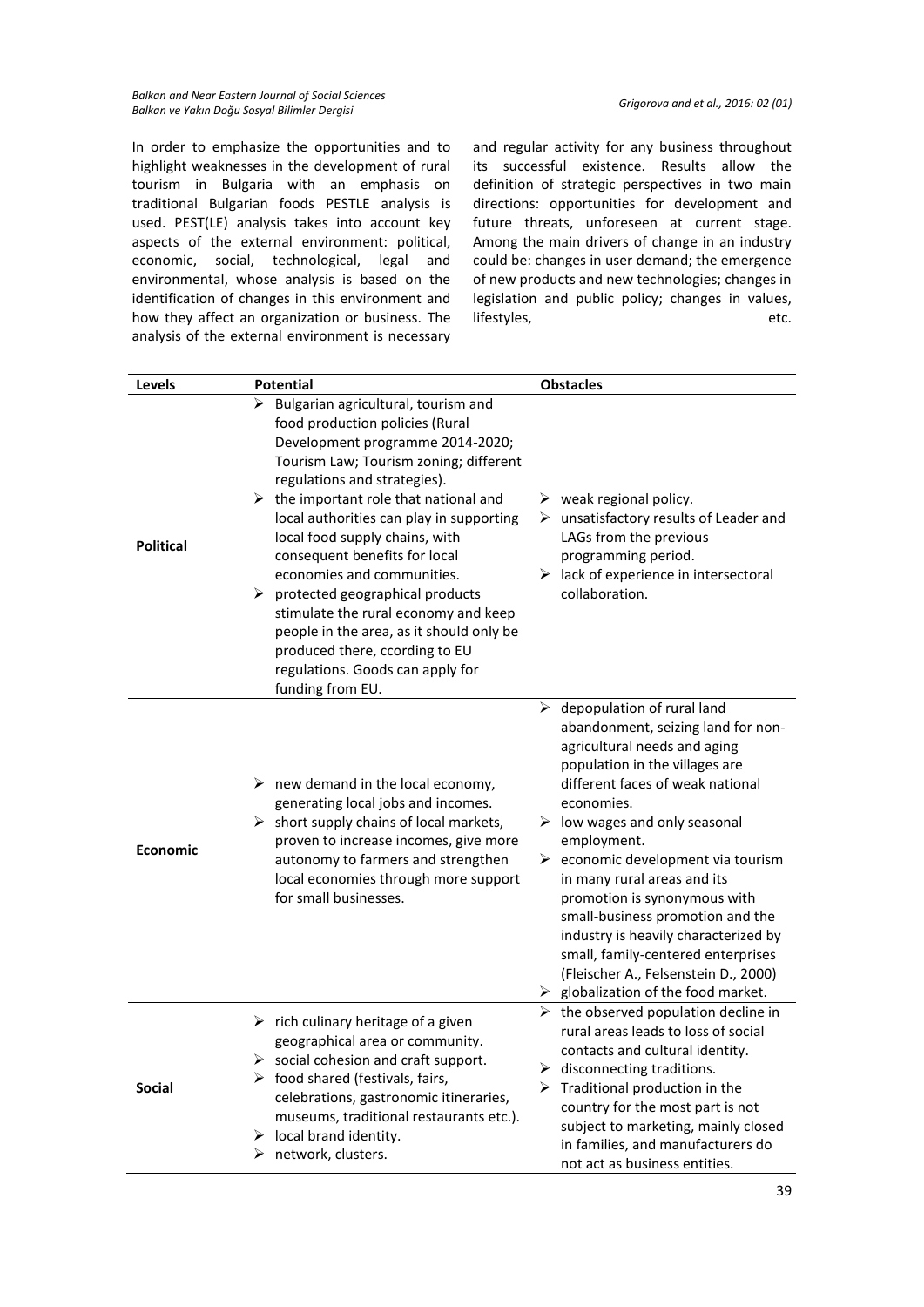*Balkan and Near Eastern Journal of Social Sciences Balkan ve Yakın Doğu Sosyal Bilimler Dergisi Grigorova and et al., 2016: 02 (01)*

| <b>Technological</b> | an emerging tech trend requires<br>➤<br>advertising and marketing of rural and<br>food tourism in tourism portals, blogs,<br>social media etc.                                                                                                           | poor communication network.                                                                                                                                                                                                                       |
|----------------------|----------------------------------------------------------------------------------------------------------------------------------------------------------------------------------------------------------------------------------------------------------|---------------------------------------------------------------------------------------------------------------------------------------------------------------------------------------------------------------------------------------------------|
| Legal                | legalization of homemade food retail<br>(EU Regulation, 2010; Food Law;<br>Tourism Law; etc.)                                                                                                                                                            | lack of a legal framework for<br>➤<br>artisanal food.<br>formal and mechanical adaptation<br>➤<br>of national legislation to the<br>European framework, disregarding<br>the need to preserve craft<br>industries as part of national<br>identity. |
| <b>Environmental</b> | $\triangleright$ reduce carbon emissions from food<br>distribution.<br>sustainable tourism involves the<br>preservation and enhancement of<br>cultural and natural heritage - from the<br>arts to local cuisine, or the<br>preservation of biodiversity. | sanitary requirements for making<br>➤<br>homemade food; product<br>traceability;<br>$\triangleright$ small number foods with protected<br>geographical names;<br>local and regional policy for agri-<br>➤<br>environment and climate.             |

## **4. Conclusion**

Rural tourism in Bulgaria is a promising sector of the tourism industry, but still remains directly dependent on socio-economic development of rural areas. Many of the rural areas (which are 81% of the country territory) define tourism as a priority for development. However there is a lack of assessment of the potential for sector development, both in terms of statistics of resources, accommodation facilities and tourists flow and funding resources and investments. The bad condition of social, technical and road infrastructure in rural areas also hinders the development of tourism. A small part of farmers perceive rural tourism as a way of diversifying their activities and opportunity for additional income.

At the same time one of the main obstacles to the development of food tourism, in particular in rural areas, is the lack of a culinary zoning. The presence of culinary map and national calendar of culinary holidays in Bulgaria would oriented, on the one hand, the tourists what specialties and products are characteristic of a given area, and another - would facilitated tour operators in the creation and supply of specialized products in the food tourism. Food tourism is directly linked to the production of authentic products locally, with agriculture and livestock, which are essential prerequisites for the development of culinary regions. Wine tours have been relatively recently popular, due to the large investment in winemaking and advertising of Bulgaria as a

destination for wine tourism. A large part of the cellars built tasting rooms and regularly organize events to promote the wine production. Eg. 8 wineries in the region of Plovdiv and a wine bar united in developing a wine route, creating the first joint general wine card in the country. In the spring of 2016 the city will host the very prestigious festival "Concours Mondial de Bruxelles". The competition will bring together more than 300 sommeliers from 5 continents. The combination of a food and wine tourism can certainly contribute to the development of Bulgaria as a tourist destination.

Promoting local producers and local handicrafts and regional initiatives for direct supplies from manufacturers to the tourism enterprises is the right way to overcome the problems with the supply of local products, improve communication between suppliers and consumers and strengthen regional economic cooperation. Food tourism in rural areas also needs proper advertising strategy, as along with representation of the authentic cuisine of different tourist regions of Bulgaria on national and international tourism forums, can be used and the mechanism of so called "food shared" – festivals, fairs, celebrations, gastronomic itineraries, food museums, traditional restaurants, etc. Fundamentally, in the field of marketing and promotion the importance presented by gastronomy is based on a strategy to build the image and the brand of the destinations. Key factors in this matter are: development of high-quality and credible promotional tools-such as gastronomic guides-the organization of events,